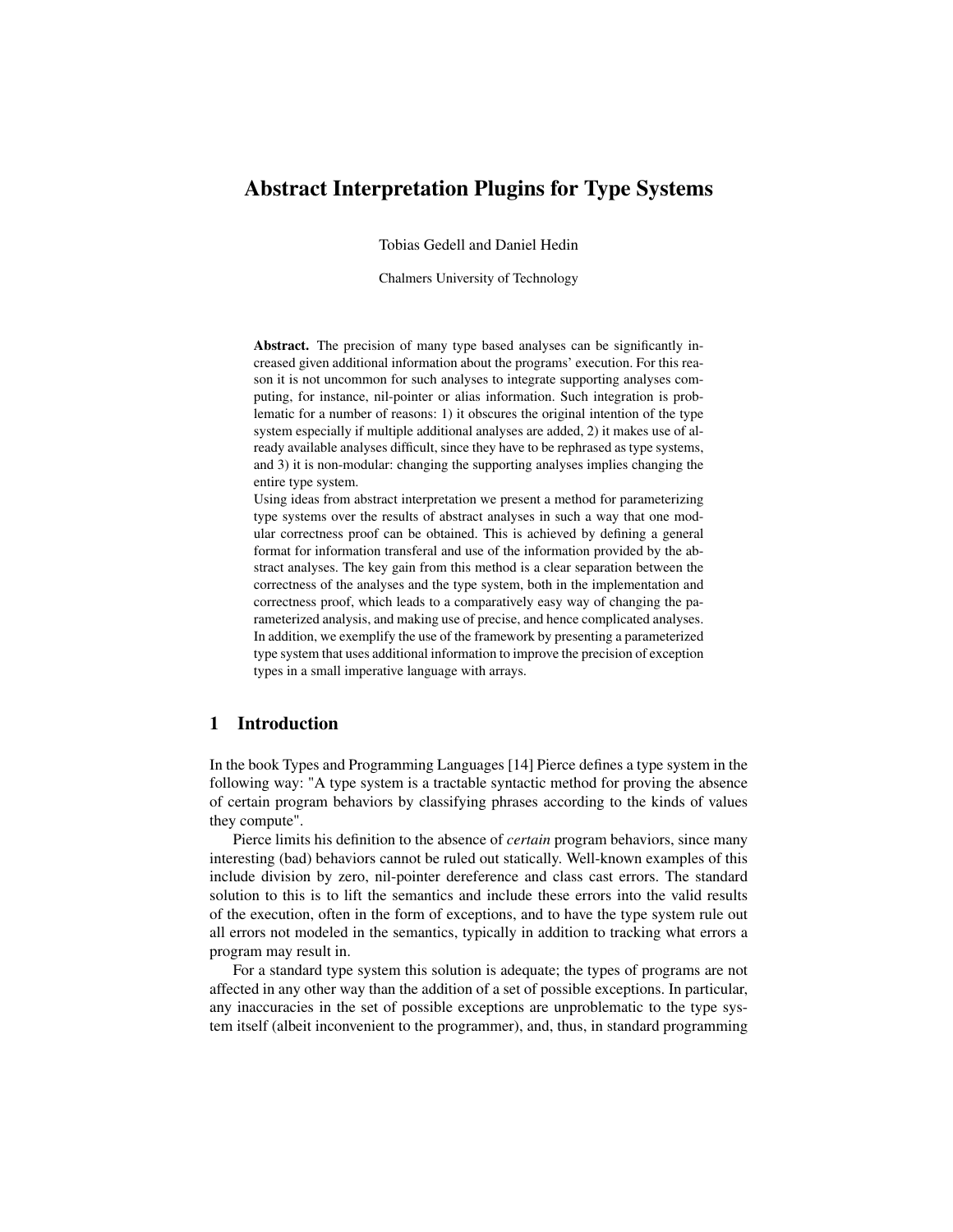languages not much effort is made to rule out syntactically present but semantically impossible exceptions.

For type based program analyses, however, the situation is different. Not only are we not able to change the semantics to fit the capabilities of the type system, since we are, in effect, retrofitting a type system onto an existing language, but for some analyses — notably, for *information flow security* type systems [15] — inaccuracies propagate from e.g. the exception types via *implicit flows* to the other types lowering the precision of the type system and possibly rendering more semantically secure programs to be classified as insecure. Consider the following example:

try c1; c2; ... catch (Exception e) ch

If the command  $c_1$  may fail this affects whether the succeeding commands  $c_2, \ldots$  are run or not, and thus any side effects — e.g. output on a public network — will encode information about the data manipulated by  $c_1$ . If this information must be protected, this put serious limits on the succeeding commands  $c_2, \ldots$  and on the exception handler  $ch$ .

This is problematic, since dynamic error handling introduces many possible branches — every partial instruction becomes a possible branch to the error handler *if it cannot be guaranteed not to crash*, and, thus, a source of implicit flows. Hence, from a practical standpoint, there is a need to increase the accuracy of type based information flow analyses as demonstrated by some recent attempts [2, 12, 1]. Noting that the majority of the information flow analyses are formulated in terms of type systems, we focus on how to strengthen a type system with additional information to increase its accuracy.

Even though our main motivation for this work comes from information flow type systems, we investigate the problem in terms of a standard type system; this both generalizes the method and simplifies the presentation. All our results are immediately applicable to information flow type systems.

We see two major different methods of solving the problem of strengthening type systems: 1) by *integration*, and 2) by *parameterization*. Briefly, 1) relies on extending the type system to compute the additional needed information, and 2) relies on using information about the programs' execution provided by other analyses. Integration is problematic for a number of reasons: 1) it obscures the original intention of the type system especially if multiple additional analyses are added, 2) it makes use of already available analyses difficult, since they have to be rephrased as type systems, and 3) it is non-modular: changing the supporting analysis implies changing the entire type system.

*Contribution* We present a modular approach for parameterizing type systems with information about the program execution; the method is modular not only at the type system level, but also at the proof level.

The novelty of the approach lies not in the idea of parameterizing information in itself, rather, the novelty is the setting — the parameterization of *type systems* with information from *abstract analyses* — together with the identification of a general, widely applicable format for information passing and inspection, which allows for modularity with only small modifications to the type system and its correctness proof, and no modifications to the abstract analyses. This modularity makes instancing parameterized type systems with the results of different abstract analyses relatively cheap, which can be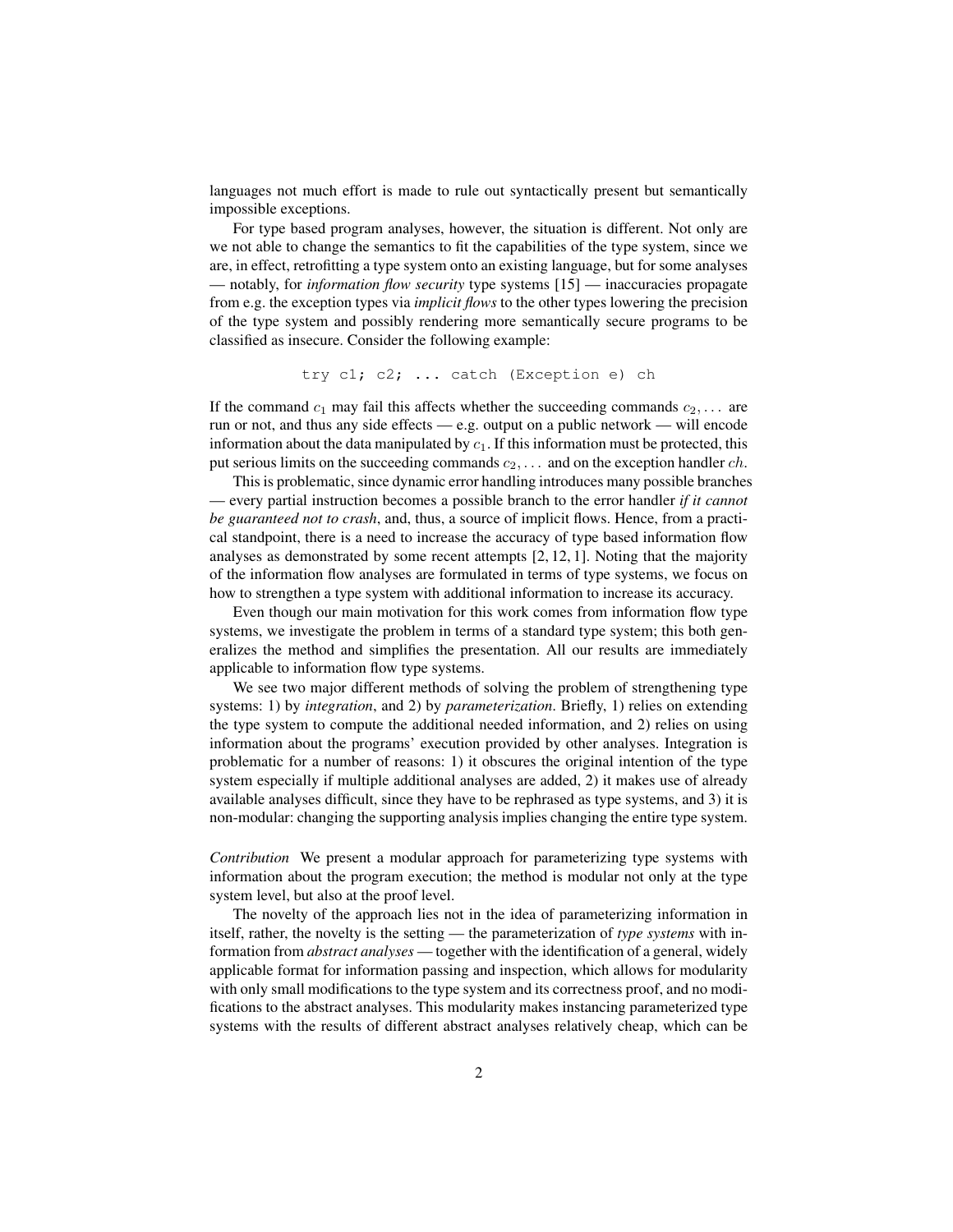leveraged to create staged type systems, where increasingly precise analyses are chosen based on previous typing errors.

Finally, we exemplify the use of the method in terms of a parameterized type system for a small imperative language with arrays, and explore how the parameterization can be used to rule out nil-pointer exceptions, and exceptions stemming from array indices outside the bounds of the corresponding arrays.

*Outline* Section 2 presents a small imperative language with arrays, used to explain the method more concretely. Section 3 presents the parameterization: the abstract environment maps, the plugins properties and the plugins, and describes the process of parameterizing a type system. Section 4 is a concrete example of applying the method to get a parameterized type system of the language of Section 2. Section 5 discusses related work, and finally Section 6 concludes and discusses future work.

# 2 Language

To be concrete we use a small imperative language with arrays to illustrate our method.

*Syntax* The language is a standard while language with arrays. For simplicity we consider all binary operators to be total; the same techniques described to handling the partiality of array indexing apply to partial operators. The syntax of the language is found in Table 1, where the allocation type  $\tau[i]$  indicates that an array of size i with elements of type  $\tau$  should be allocated; the primitive types ranged over by  $\tau$  are defined in Section 4.1 below.

Expressions  $e ::= nil | i | x | e \star e | x | e | | len(x)$ Commands  $c ::= x := e | x[e] := x | if e c c | while e c | c; c | x := new(\tau[i]) | skip$ 



*Semantics* The semantics of the expressions is given in terms of a big step semantics with transitions of the form  $\langle E, e \rangle \Downarrow v_{\perp}$ , where  $v_{\perp}$  ranges over error lifted values  $v (\perp$ indicates errors), and E ranges over the set of environments  $Env$ , i.e. pairs  $(s, h)$  of a store, and a heap. The values consist of the integers  $i$  and the pointers  $p$ . The arrays  $a$  are pairs  $(i, d)$  of the size of the array and a map from integers to values with a continuous domain starting from 0. Formally, d ranges over  $\bigcup_{n\in\mathbb{N}}\{[0 \mapsto v_1, \dots, n \mapsto v_n]\}$ . The stores s are maps from variables  $x$  to values, and the heaps  $h$  are maps from pointers to arrays.

In the definition of the semantics, if  $a = (i_1, d)$  then let  $a(i_2)$  denote  $d(i_2)$ . Further, for  $E = (s, h)$ , let  $E(x)$  denote  $s(x)$ ,  $E[x \mapsto v]$  denote  $(s[x \mapsto v], h)$ ,  $E(p)$  denote  $h(p)$ , and similarly for other operations on environments including variables or pointers.

The semantics of commands is given in terms of a small step semantics between configurations C with transitions of the form  $\langle E, c \rangle \to C$ , where C is either one of the terminal configurations  $\perp_E$  and  $\langle E, \text{skip} \rangle$  indicating abnormal and normal termination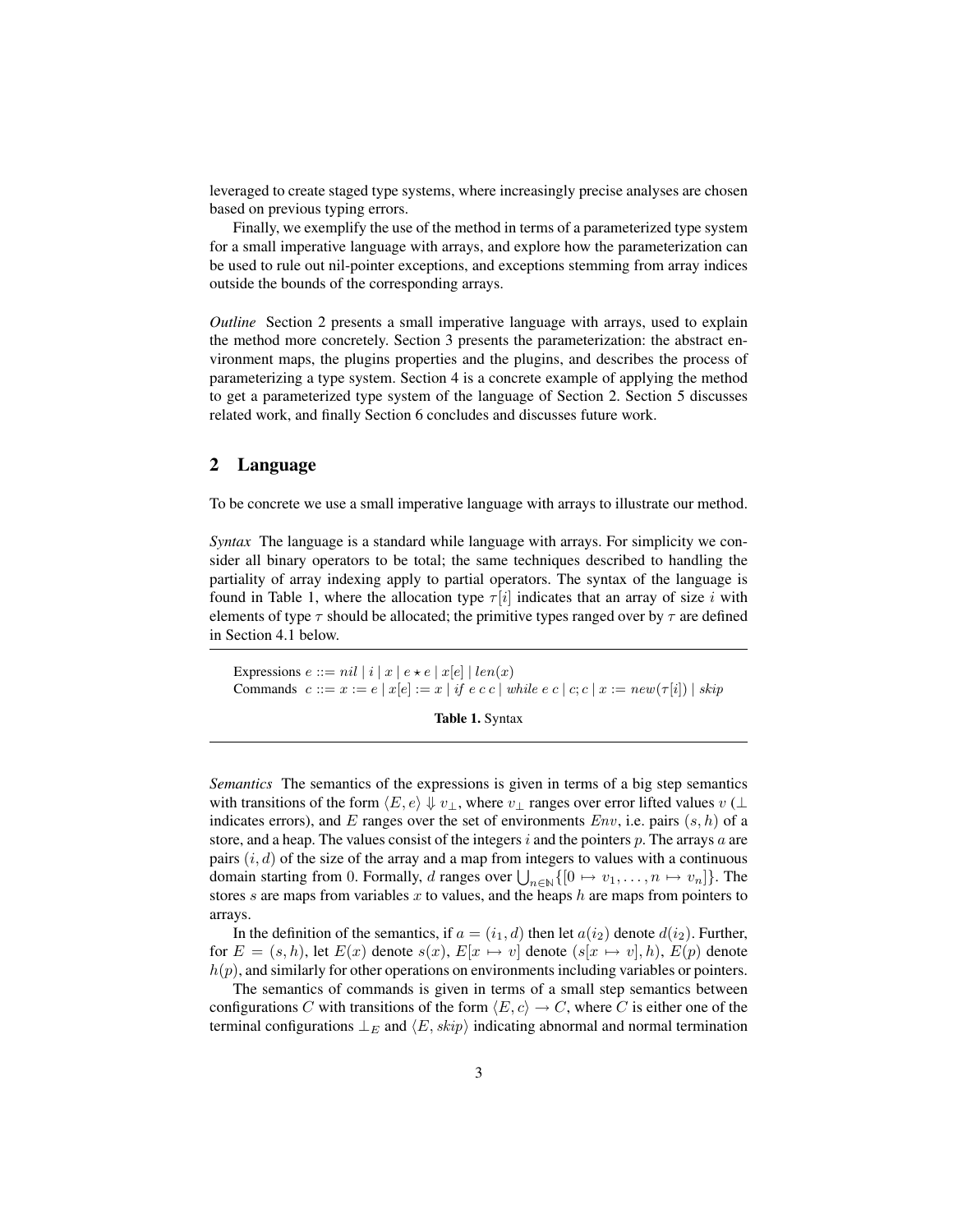in the environment E, respectively, or a non-terminal configuration  $\langle E, c \rangle$  where  $c \neq$ skip. A selection of the semantic rules for expressions and commands are presented in Table 2; the omitted rules are found in the extended version of this paper [9].

|                                                                                                             | $E(x) = p$ $E(p) = (i, d)$ $E(x) = nil$<br>$\langle E, len(x) \rangle \Downarrow i$ $\langle E, len(x) \rangle \Downarrow \perp$ $\langle E, x_1[i] := x_2 \rangle \rightarrow \perp_E$ |                                                                                                 | $E(x_1) = nil$ |
|-------------------------------------------------------------------------------------------------------------|-----------------------------------------------------------------------------------------------------------------------------------------------------------------------------------------|-------------------------------------------------------------------------------------------------|----------------|
|                                                                                                             | $E(x_1) = p$ $E(p) = (i_2, d)$ $E(x_2) = v$                                                                                                                                             | $i_1 \notin [0(i_2-1)]$                                                                         |                |
| $\langle E, x_1[i_1] := x_2 \rangle \rightarrow \perp_E$                                                    |                                                                                                                                                                                         |                                                                                                 |                |
|                                                                                                             | $E(x_1) = p$ $E(p) = (i_2, d)$ $E(x_2) = v$ $i_1 \in [0(i_2-1)]$                                                                                                                        |                                                                                                 |                |
| $\langle E, x_1[i_1] := x_2 \rangle \rightarrow \langle E[p \mapsto (i_2, d[i_1 \mapsto v])], skip \rangle$ |                                                                                                                                                                                         |                                                                                                 |                |
| $\langle E, while e c \rangle \rightarrow \langle E, if e (c; while e c) skip \rangle$                      |                                                                                                                                                                                         |                                                                                                 |                |
| $\langle E, e \rangle \Downarrow v$                                                                         | $\langle E, e \rangle \Downarrow \bot$                                                                                                                                                  | $E(x) = p$ $E(p) = (i_1, d)$<br>$\langle E, e \rangle \Downarrow i_2 \quad i_2 \notin [0i_1-1]$ |                |
|                                                                                                             | $\langle E, R[e] \rangle \rightarrow \langle E, R[v] \rangle$ $\langle E, R[e] \rangle \rightarrow \perp_E$                                                                             | $\langle E, x[e] \rangle \Downarrow \perp$                                                      |                |
|                                                                                                             | $\langle E_1, c_1 \rangle \rightarrow \langle E_2, c_2 \rangle$<br>$\langle E_1, R[c_1] \rangle \rightarrow \langle E_2, R[c_2] \rangle$                                                | $\langle E, c \rangle \rightarrow \perp_E$<br>$\langle E, R[c] \rangle \rightarrow \perp_E$     |                |



As is common for small step semantics we use evaluation contexts R.

$$
R ::= \cdot | x := R | x[R] := x | if R c c | R; c
$$

The accompanying standard reduction rules allow for leftmost reduction of sequences, error propagation and reduction of expressions inside commands.

# 3 Parameterization

With this we are ready to detail the method of parameterization. First, let us recapture our goal: we want to describe a modular way of parameterizing a type system with information about the programs' execution in such a way that a modular correctness proof can be formed for the resulting system, with the property that an instantiated system satisfies a correspondingly instantiated correctness proof.

To achieve this, we define a general format of parameterized information and a general method to access this information. Using the ideas of abstract interpretation, we let the parameterized information be a map from program points to abstract environments, intuitively representing the set of environments that can reach each program point. Such a map is semantically sound — a *solution* in our terminology — w.r.t. a set of initial concrete environments and a program, if every possible execution trace the initial environments can give rise to is modeled by the map.

For modularity we do not want to assume anything about the structure of the abstract environments, but treat them as completely opaque. Noting that each type system uses a finite number of forms of questions, we parameterize the type system not only over the abstract environment map, but also over a set of *plugins* — sound approximations of the semantic properties of the questions used by the type system.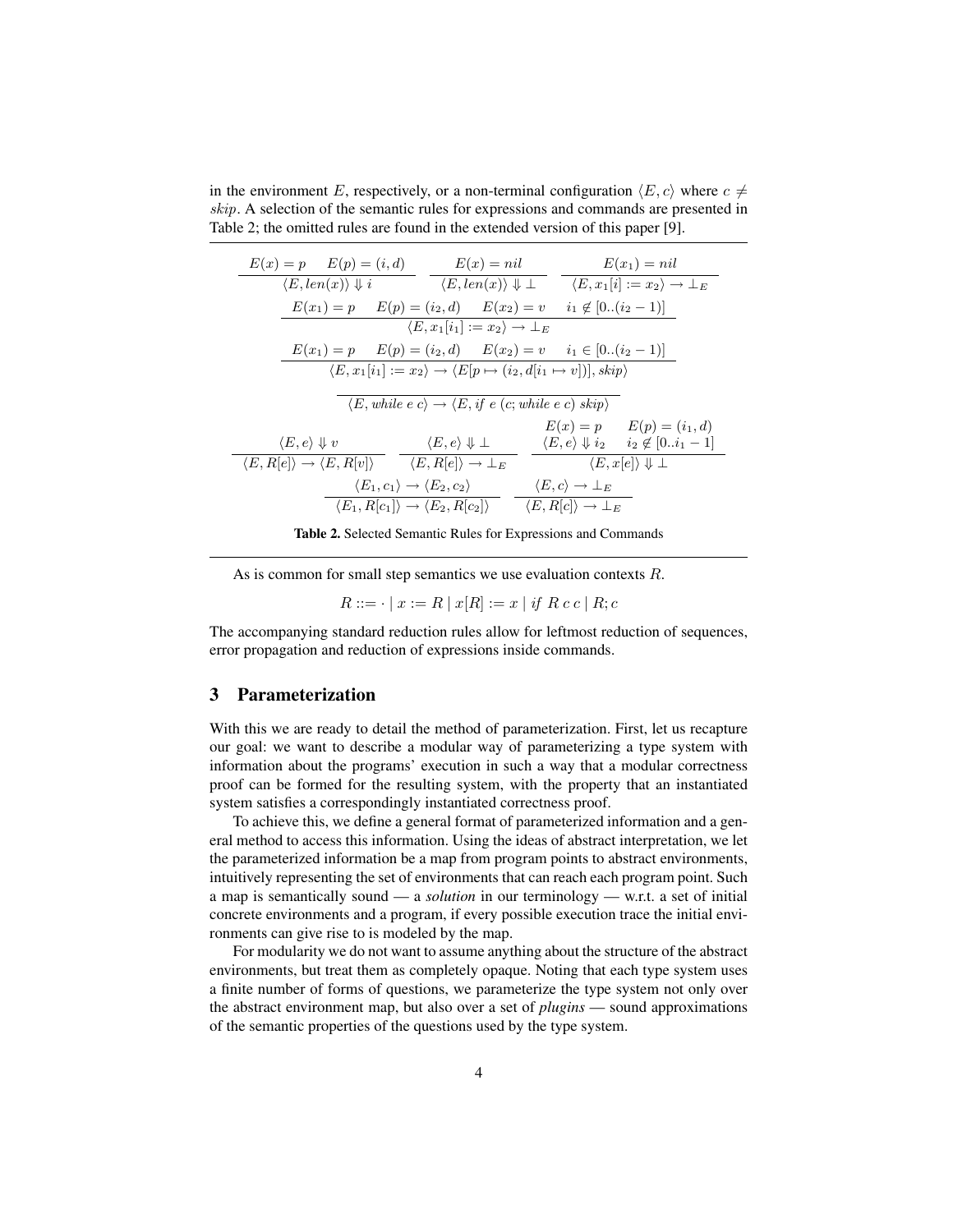*Labeled Commands* Following the elegant approach of Sands and Hunt [13] we extend the command language with label annotations, which allow for a particularly direct way of recording the environments that enter and leave the labeled commands. Let  $l$  range over labels drawn from the set of labels  $\mathcal{L}$ . A command c can be annotated with an entry label  $(c)^l$ , an exit label  $(c)_l$ , or both.

We extend the reduction contexts with  $(R)_l$ , which allows for reduction under exit labels, and the semantics with the following transitions.

$$
\overline{\langle E, (c)^l \rangle \to \langle E, c \rangle} \quad \overline{\langle E, (skip) \rangle \rangle \to \langle E, skip \rangle}
$$

The idea is that a transition of the form  $\langle E,(c)^{l}\rangle \rightarrow \langle E,c\rangle$  leaves a marker in the execution sequence that the command labeled with the entry label  $l$  was executed in  $E$ , and a transition of the form  $\langle E,(skip)\rangle_l \rangle \rightarrow \langle E, skip\rangle$  indicates that the environment  $E$  was produced by the command labeled with the exit label  $l$ , which is why allowing reduction under exit labels but not under entry labels is important.

#### 3.1 Abstract Environment Maps

Using the ideas of abstract interpretation  $[4, 5]$ , let  $\mathbb{E}_{\text{nv}}$  be the set of abstract environments ranged over by  $\mathbb{E}$ , equipped with a concretization function  $\gamma : \mathbb{E} \mathbb{E} \to \mathcal{P}(Env)$ , and let an abstract environment map  $M : \mathcal{L} \to \mathbb{E}$ nv be a map from program points to abstract environments, associating each program point with an abstract environment representing all concrete environments that may reach the program point.

We define two soundness properties for abstract environment maps that relate the maps to the execution of a program when started in environments drawn from a set of initial environments C.

An abstract environment map  $M$  is an *entry solution* written *entrysol*<sup>E<sub>1</sub></sup>( $M$ ) w.r.t. an initial concrete environment  $E_1$ , and a program  $c_1$  if all  $\langle E_2, (c_2)^l \rangle \rightarrow \langle E_2, c_2 \rangle$ transitions in the trace originating in  $\langle E_1, c_1 \rangle$  are captured by M. The notion of *exit* solution written  $\textit{exists} \, l_c^{E_1}(\mathbb{M})$  is defined similarly but w.r.t. all transitions of the form  $\langle E_2,(skip)_l\rangle \rightarrow \langle E_2, skip\rangle.$ 

$$
\begin{array}{l}\n\textit{entrysol}_{c_1}^{E_1}(\mathbb{M}) \equiv \forall E_2, c_2, l \cdot \langle E_1, c_1 \rangle \rightarrow^* \langle E_2, R[(c_2)^l] \rangle \Longrightarrow E_2 \in \gamma(\mathbb{M}(l)) \\
\textit{existsol}_{c}^{E_1}(\mathbb{M}) \equiv \forall E_2, l \cdot \langle E_1, c \rangle \rightarrow^* \langle E_2, R[(skip] \rangle_l] \rangle \Longrightarrow E_2 \in \gamma(\mathbb{M}(l))\n\end{array}
$$

The definitions are lifted to sets of initial environments  $C$  in the obvious way.

Both the entry and exit solution properties are preserved under execution as defined below.

Lemma 1 (Preservation of Entry and Exit Solutions under Execution). *In the following, let*  $C_1$  *be the set of initial concrete environments and*  $C_2$  *the set of environments that reach*  $c_2$ *, i.e.*  $C_2 = \{E_2 \mid E_1 \in C_1, \langle E_1, c_1 \rangle \rightarrow \langle E_2, c_2 \rangle\}.$ 

$$
entryso l_{c_1}^{C_1}(\mathbb{M}) \Longrightarrow entryso l_{c_2}^{C_2}(\mathbb{M}) \text{ and } exitso l_{c_1}^{C_1}(\mathbb{M}) \Longrightarrow exitso l_{c_2}^{C_2}(\mathbb{M})
$$

These properties immediately extend to any finite sequence of execution steps by inductions over the length of the sequence.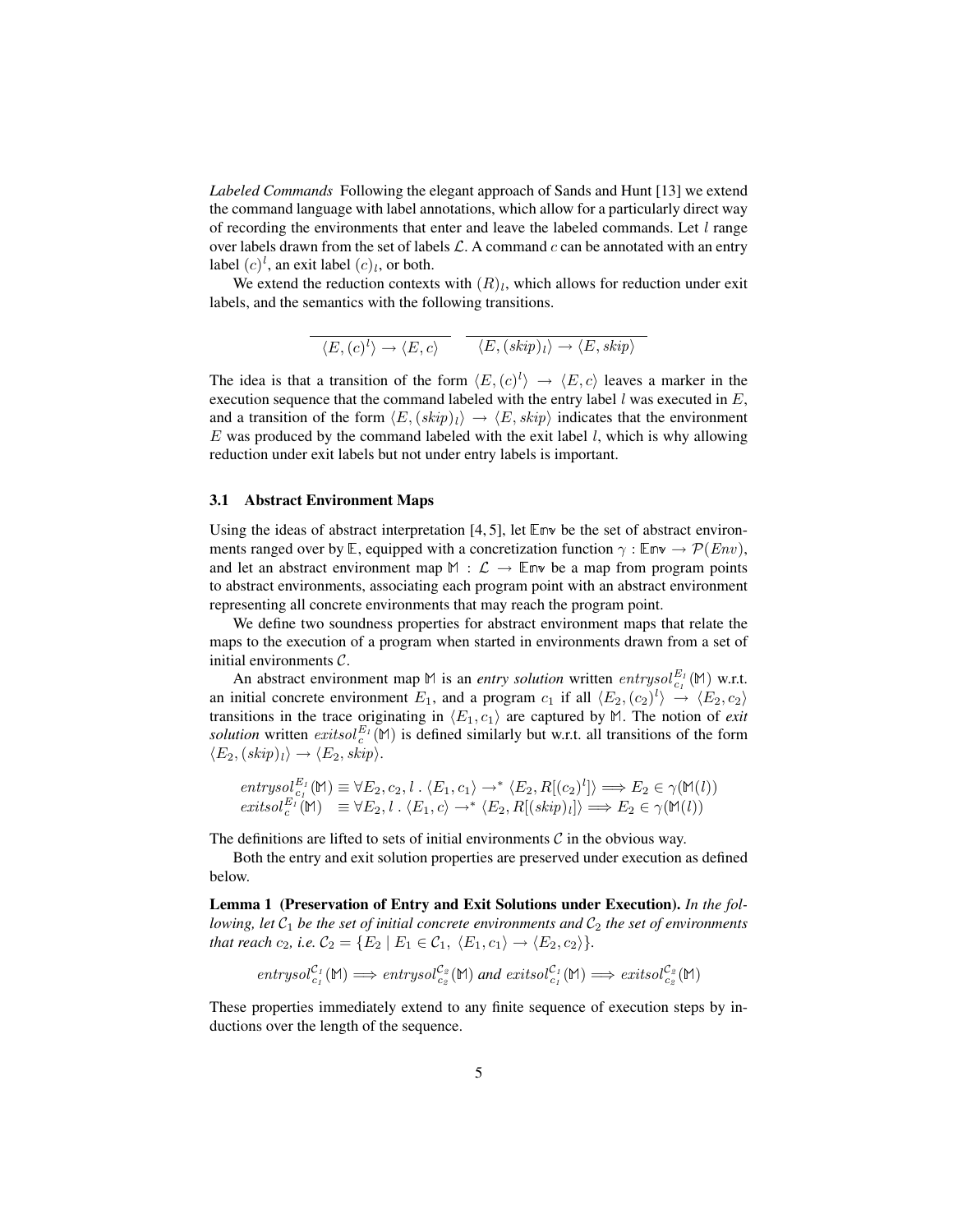Further, solutions can freely be paired to form new solutions similarly to the independent attribute method for abstract interpretation [5]. This is important since it shows that no generality is lost by parameterizing a type system over only one abstract environment map.

### 3.2 Plugins

To the parameterized type systems, the structure of the abstract environments is opaque and cannot be accessed directly. This allows for the decoupling of the parameterized type system and the external analysis computing the abstract environments. However, the parameterized type systems need a way to extract the desired information. To this end we introduce the concept of *plugins*. Intuitively, a plugin provides information about a specific property of an environment; for instance, a nil-pointer plugin provides information about which parts of the environment are nil.

The plugins are defined to be sound approximations of *plugin properties*, defined as families of relations on expressions.

*Plugin Properties* Let R be an n-ary relation on values; R induces a *plugin property*, written  $R^{\circ}$ , which is a family of n-ary relations on expressions indexed by environments in the following way.

 $(e_1, \ldots, e_n) \in R_E^{\diamond} \Longleftrightarrow \langle E, e_1 \rangle \Downarrow v_1 \wedge \ldots \wedge \langle E, e_n \rangle \Downarrow v_n \Longrightarrow (v_1, \ldots, v_n) \in R$ 

We can use the expression language to define semantic properties about environments, since the expression language is simple, in particular, since it does not contain iteration, and is free from side effects. A major advantage of the approach is that it allows for a relatively simple treatment of expressions in programs.

The choice of using the expression language as the plugin language is merely out of convenience — languages with richer expression language would mandate a separate language for the plugins and treat the exceptions similarly to the statement, i.e. extend the labeling and the solutions to the expressions. In our case, however, a separate plugin language would be identical to the expressions.

*Example 1 (Non-nil and Less-than Plugin Properties).* The non-nil plugin property *nn* can be defined by a family of predicates indexed over concrete environments induced by the value property *nn* defined such that  $nn(v)$  holds only if the value v is not equal to nil. Similarly, the less-than plugin property  $\hat{t}^{\diamond}$  can be defined by *lt* such that  $t^{\diamond}$   $(t^{\diamond}1, v_2)$ holds only if the value  $v_1$  is less than the value  $v_2$ .

*Plugins* A plugin is a family of relations on expressions indexed by abstract environments. Given a plugin property  $R^{\diamond}$  we define *plugins*,  $R^{\sharp}$  as follows.

 $(e_1, \ldots, e_n) \in R_{\mathbb{E}}^{\sharp} \Longrightarrow \forall E \in \gamma(\mathbb{E}). (e_1, \ldots, e_n) \in R_{E}^{\diamond}$ 

It is important to note that for each plugin property there are many possible plugins, since the above formulation allows for approximative plugins. This means that regardless of the abstract environment, and the decidability of the plugin property  $R^{\circ}$ , there exist decidable plugins, which guarantees the possibility of preservation of decidability for parameterized type systems.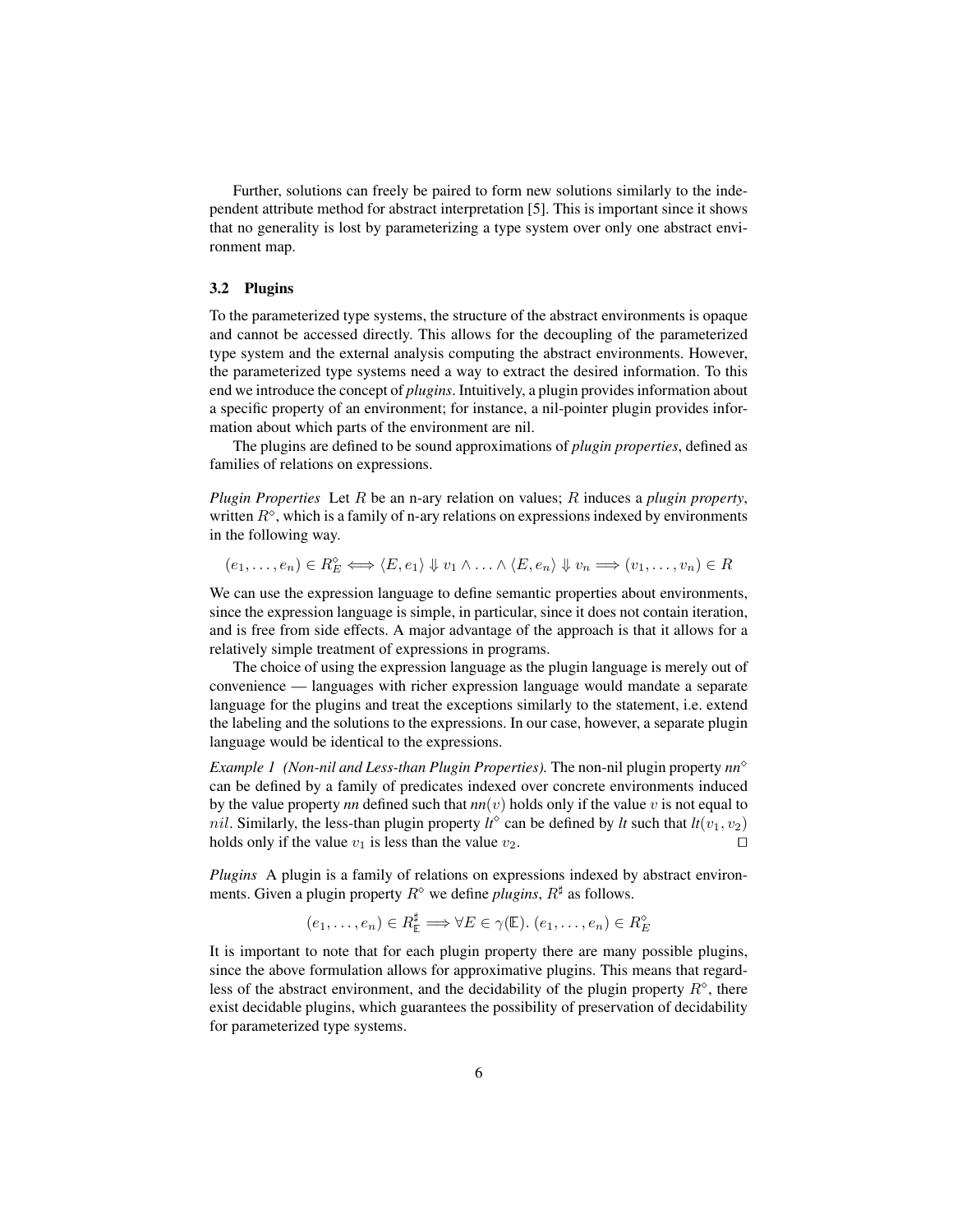*Example 2 (Use of Plugins).* Assume a type system computing a set of possibly thrown exceptions. When typing, for example, the array length operator  $len(x)$  we are interested in the plugin property given by the non-nil predicate *nn*. Let E be a sound representation of all environments reaching  $len(x)$ . Given  $nn_F^{\sharp}(x)$ , we know that x will not be nil in any of the concrete environments represented by  $E$ , and, since  $E$  is a sound representation of all environments that can reach the array length operator, we know that a nil-pointer exception will not be thrown.  $\Box$ 

Despite the relative simplicity of the plugin format it is surprisingly powerful; in addition to the obvious information, such as is  $x$  ever nil, it turns out that plugins can be used to explore the structure of the heap as we show in [10] where we use the parameterization to provide flow sensitive heap types.

#### 3.3 Overview of a Parameterized Type System

Assume an arbitrary flow insensitive type system<sup>1</sup> of the form  $\Gamma \vdash_A c$  expressing that c is well-typed in the type signature  $\Gamma$ , under the additional assumption A. We let the exact forms of  $\Gamma$  and A be abstract; however, typical examples are that  $\Gamma$  is a store type, and, for information flow type systems, that  $A$  is the security level of the context, known as the pc [15].

The first step in parameterizing the type system is to identify the plugin properties  $R_1^{\diamond}, \ldots, R_m^{\diamond}$  that are to be used in the parameterized type rules. For instance the nonnil plugin property can be used to increase the precision of the type rule for the array length operator as discussed in Example 2 above, cf. the corresponding type rules in Section 4 below. Each type rule is then parameterized with an abstract environment map M, and a number of plugins  $R_1^{\sharp}, \ldots, R_m^{\sharp}$ , one for each of the plugin properties, forming a parameterized system of the following form.

$$
\varGamma \vdash_A^{\text{M}, R_1^{\sharp}, \ldots, R_m^{\sharp}} c
$$

A typical correctness argument for type systems is *preservation* [14], i.e. the preservation of a type induced invariant, well-formedness, (see Section 4.3 below) under execution. Well-formedness defines when an environment conforms to an environment type, e.g. that all variables of integer type contain integers. Let  $wf_T(E)$  denote that E is well-formed in the environment type  $\Gamma$ ; a typical preservation statement has the following form:

$$
\Gamma \vdash_A c \Longrightarrow wf_\Gamma(E_1) \land \langle E_1, c \rangle \rightarrow E_2 \Longrightarrow wf_\Gamma(E_2)
$$

More generally, a class of correctness arguments for type systems have the form of preservation of an arbitrary type indexed relation  $\mathcal{R}_{\Gamma}$  under execution:

$$
\Gamma \vdash_A c \Longrightarrow \mathcal{R}_\Gamma(E_{11}, \dots, E_{1n}) \land \langle E_{11}, c \rangle \rightarrow E_{21} \land \dots \land \langle E_{1n}, c \rangle \rightarrow E_{2n} \Longrightarrow \mathcal{R}_\Gamma(E_{21}, \dots, E_{2n})
$$

<sup>&</sup>lt;sup>1</sup> Our method works equally well for flow sensitive type systems, but for brevity of explanation this section is done in terms of a flow insensitive system.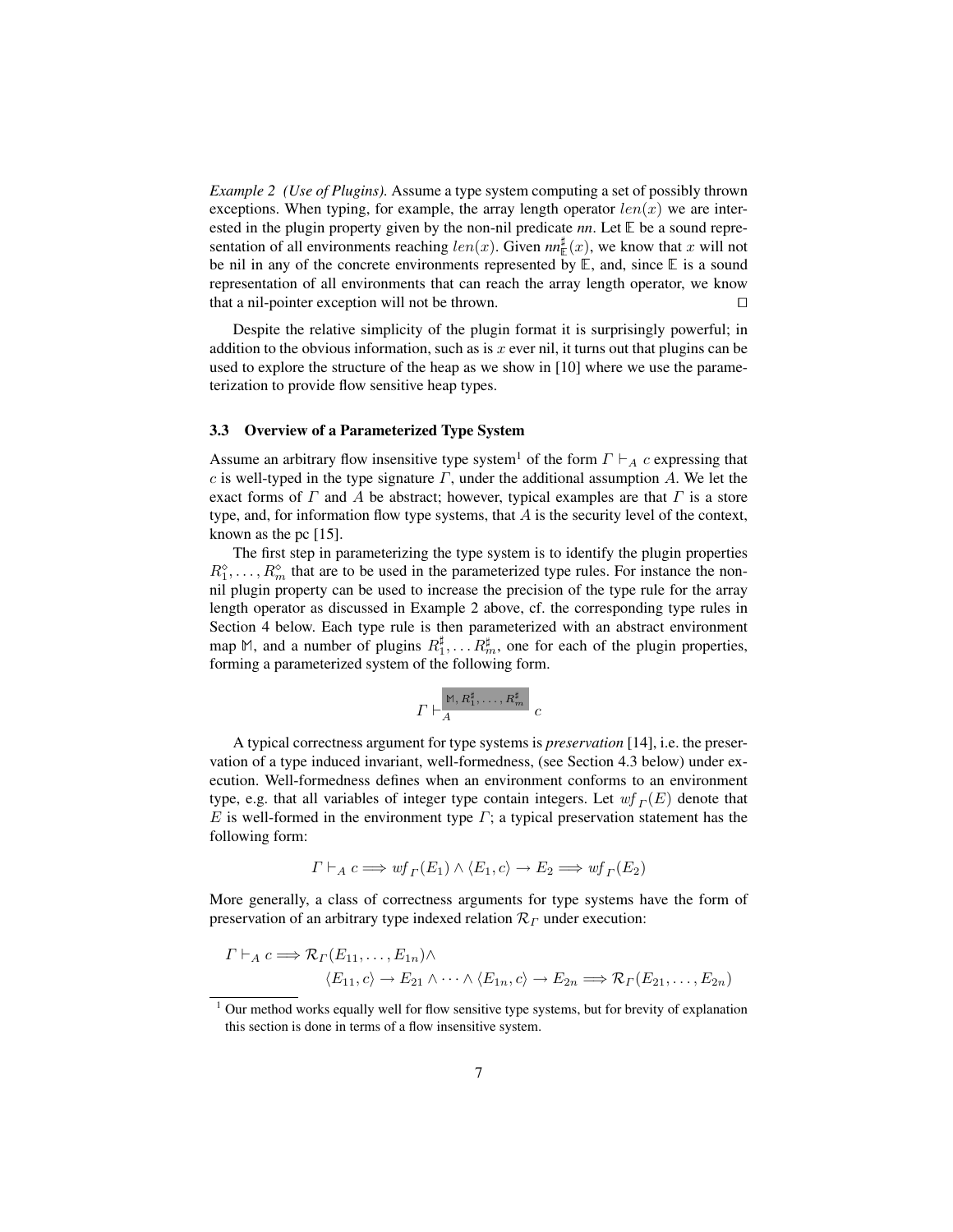This generalization is needed to capture invariants that are not *safety properties*, for instance noninterference or live variable analysis.

For *conservative* parameterizations, i.e. where we add type rules with increased precision, the proofs of correctness are essentially identical to the old proofs, where certain execution cases have been ruled out using the semantic interpretation of the plugins. To see this consider that a typical proof of the above lemma proceeds with a case analysis on the possible ways  $c$  can execute in the different environments  $E_{11}$  to  $E_{1n}$  and proves the property for each case. See the proof of Theorem 1 in Section 4.3 for an example of this. The correctness statement for the parameterized types system becomes:

$$
\boxed{entrysol_c^{\mathcal{C}}(\mathbb{M}) \land E_{11} \in \mathcal{C} \land \cdots \land E_{1n} \in \mathcal{C} \land \cdots \land E_{1n} \in \mathcal{C} \land F \vdash^{\mathbb{M}, R_1^{\sharp}, \ldots, R_m^{\sharp}}_{A} c \Longrightarrow}
$$
\n
$$
\mathcal{R}_{\Gamma}(E_{11},\ldots,E_{1n}) \land \langle E_{11},c\rangle \to E_{21} \land \cdots \land \langle E_{1n},c\rangle \to E_{2n} \Longrightarrow \mathcal{R}_{\Gamma}(E_{21},\ldots,E_{2n})
$$

The interpretation of this statement is that execution started in any of the environments in the set of possible initial environments is  $\mathcal{R}_\Gamma$ -preserving, i.e. it narrows the validity of the original lemma to the set of initial environments.

**Proof of Correctness** It is important to note that we do not need to redo any parts of the correctness proof when instantiating a parameterized type system.

The assumption that the extracted abstract environment maps are sound for the program and set of initial environments under consideration, i.e. that they are solutions, is established once per family of external analysis. This is established by, e.g., formulating the family as a family of abstract interpretations and proving that all environment maps extracted from an abstract analysis belonging to the family are sound for the program and set of initial environments that the analysis was started with.

What is left per instantiation is to show that the used plugins are valid. In most cases, this is trivial since the structure of the abstract environments have been chosen with this in mind. Furthermore, many type systems can be improved with similar information; thus, it should be possible to build a library with plugins for different plugin properties that can be used when instantiating implementations of parameterized type systems. This is important because it shows that creating new correct instantiations is a comparatively cheap operation, which leads to interesting implementation possibilities.

# 4 A Parameterized Type System

In this section we exemplify the ideas described in the previous section by presenting a parameterized type system for the language introduced in Section 2. The type system improves over the typical type system for such a language by using the parameterized information to rule out exceptions that cannot occur.

A larger example of a parameterized type system, showing how plugins can be used to perform structural weakening and strong updates for a flow-sensitive type system, can be found in [10].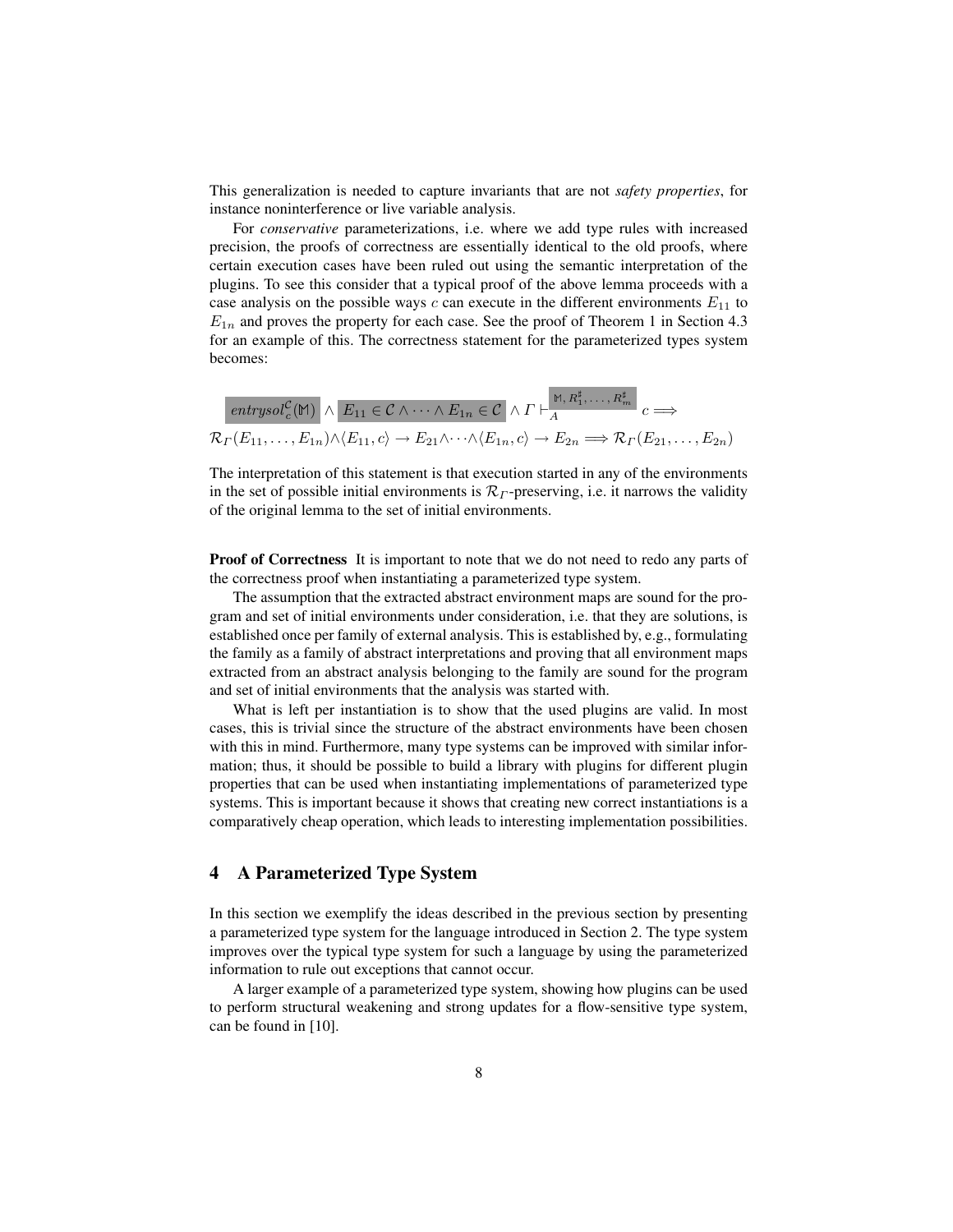#### 4.1 Type Language

The primitive types ranged over by  $\tau$  are the type of integers *int*, and array types,  $\tau$ ], indicating an array with elements of type  $\tau$ . The store types ranged over by  $\Sigma$  are maps from variables to primitive types. The exception types ranged over by  $\xi$  are  $\perp_{\Sigma}$ , indicating the possibility that an exception is thrown, and  $\top$ , indicating that no exception is thrown. This is a simplification from typical models of exceptions, where multiple types are used to indicate the reason for the exception. However, for the purpose of exemplifying the parameterization this model suffices; the results are easily extended to a richer model. In addition we use a standard subtype relation <:(omitted for space reasons) with invariant array types.

### 4.2 Type Rules

The judgments for expressions,  $\Sigma \vdash^{\mathbb{E},nn^{\sharp},l^{\sharp}} e : \tau, \xi$ , is read as the expression e is well-typed w.r.t. the abstract environment  $\mathbb{E}$ , the non-nil plugin  $nn^{\sharp}$ , and the less-than plugin  $l t^{\sharp}$ , in the environment type  $\Sigma$ , with return type  $\tau$  possibly resulting in exceptions as indicated by  $\xi$ . The type system for commands is flow-sensitive; the judgment,  $\Sigma_1 \vdash^{\mathbb{M},nn^{\sharp},lt^{\sharp}} c \Rightarrow \Sigma_2, \xi$  is read as the command c is well-typed w.r.t. the abstract environment map  $M$ , the non-nil plugin  $nn^{\sharp}$ , and the less-than plugin  $li^{\sharp}$ , in the environment type  $\Sigma_1$  resulting in the environment type  $\Sigma_2$ , possibly resulting in an exception as indicated by  $\xi$ . The relevant type rules for expressions and commands are found in Table 3 where we use  $\vdash^{\dagger}$  as short notation for  $\vdash^{\mathbb{M},m^{\sharp},l^{\sharp}}$  and  $\vdash^{\ddagger}$  as short notation for  $\vdash^{\mathbb{E},m^{\sharp},l^{\sharp}}$ ; the omitted rules are found in the extended version of this paper [9].

| $\Sigma \vdash^{\mathbb{M}(l),m^{\sharp},l^{\sharp}} e : int, \xi \quad \Sigma(x_1) = \tau_1[] \quad \Sigma(x_2) = \tau_2 \quad \tau_2 <: \tau_1$  |  |  |  |
|----------------------------------------------------------------------------------------------------------------------------------------------------|--|--|--|
| $\neg (nn^{\sharp}_{\mathbb{M}(l)}(x_1) \wedge -1 \; l l^{\sharp}_{\mathbb{M}(l)} \; e \wedge e \; l l^{\sharp}_{\mathbb{M}(l)} \; len(x_1))$      |  |  |  |
| $\Sigma \vdash^{+} (x_1[e] := x_2)^{l} \Rightarrow \Sigma, \bot_{\Sigma}$                                                                          |  |  |  |
|                                                                                                                                                    |  |  |  |
| $\Sigma \vdash^{\mathbb{M}(l),nn^{\sharp},l^{\sharp}} e : int, \xi \quad \Sigma(x_1) = \tau_1[] \quad \Sigma(x_2) = \tau_2 \quad \tau_2 <: \tau_1$ |  |  |  |
| $n n_{\mathbb{M}(l)}^{\sharp}(x_1)$ $-1 l_{\mathbb{M}(l)}^{\sharp} e$ $e l_{\mathbb{M}(l)}^{\sharp} len(x_1)$                                      |  |  |  |
| $\Sigma \vdash^{†} (x_1[e] := x_2)^t \Rightarrow \Sigma, \xi$                                                                                      |  |  |  |
|                                                                                                                                                    |  |  |  |
| $\Sigma(x) = \tau \left[ \begin{array}{cc} \neg nn_{\mathbb{F}}^{\sharp}(x) & \Sigma(x) = \tau \end{array} \right]$ $nn_{\mathbb{F}}^{\sharp}(x)$  |  |  |  |
| $\Sigma \vdash^{\ddagger} len(x) : int, \bot_{\Sigma}$<br>$\Sigma \vdash^{\ddagger} len(x) : int, \top$                                            |  |  |  |
| <b>Table 3.</b> Selected Type Rules for Expressions and Commands                                                                                   |  |  |  |

Apart from the parts related to the parameterization, the expression and command type rules are entirely standard. With respect to the parameterization specifics, the type rules for array size, and array indexing make use of the parameterized information and occur in two forms: one that is able to exclude the possibility of exceptions, and one that is not.

For the array size operator it suffices to rule out that the variable x ever contains  $nil$ to rule out the possibility of exceptions, for array indexing (for both the expression and the command) we must demand that the index is greater or equal to zero, and that the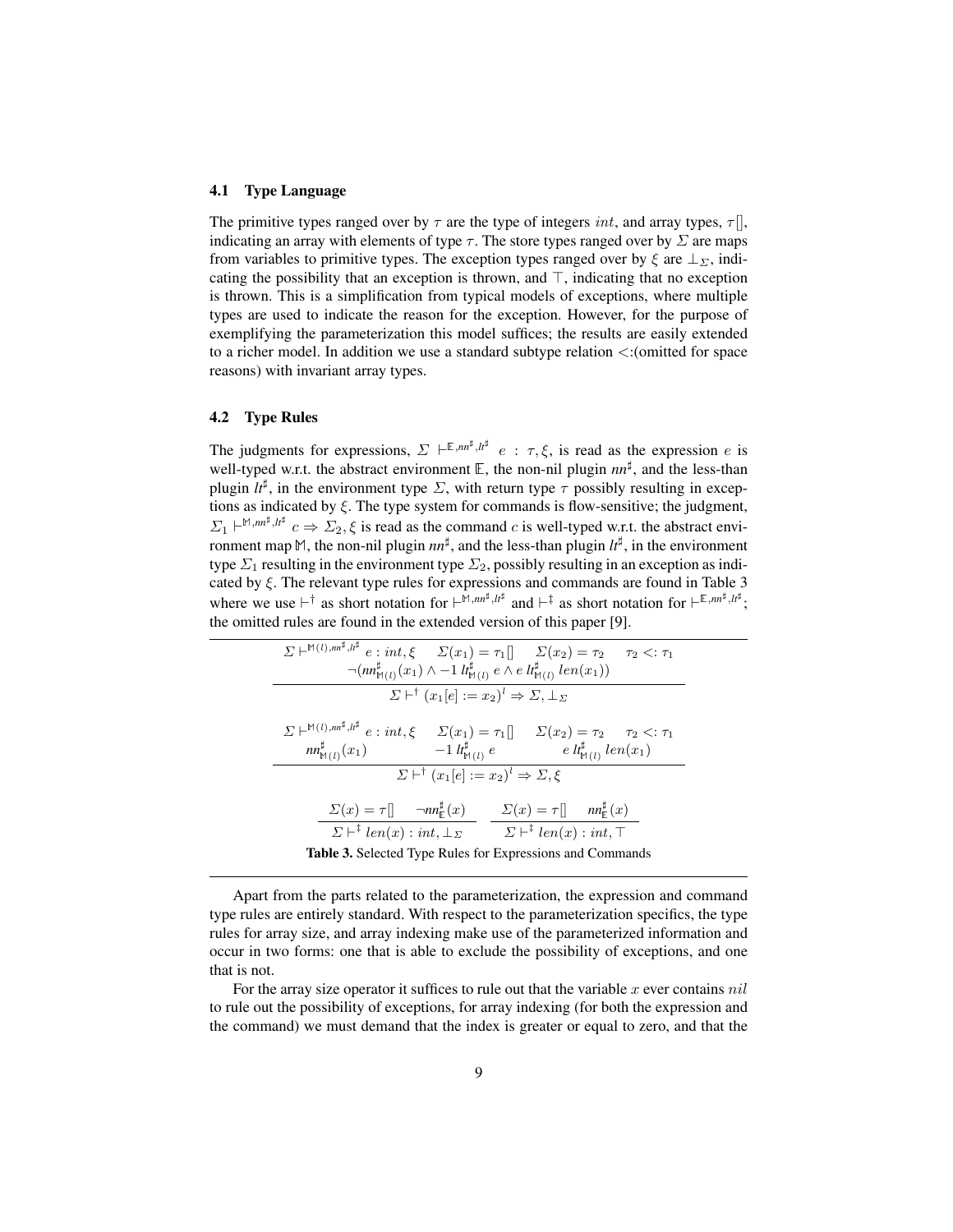index is smaller than the size of the array in addition to the demand that the variable is non-nil. For an example detailing the type derivation of a small program with different parameterized information see the example in the extended version of this paper [9].

#### 4.3 Correctness

With this we are ready to formulate correctness for the parameterized type system. As is standard we split the correctness argument into two theorems, *progress* — intuitively, that well-typed commands and expressions are able to execute in all environments that conform to the entry environment type of the command or expression — and *preservation* — intuitively, that the result of running the command or expression conforms to the exit type of the same. In contrast to the preservation proof, the progress proof is independent of the parameterized information. For space reasons we omit the progress proof.

*Well-formedness* The well-formedness relation in Table 4 defines when a context is well-formed w.r.t. a type. It is the extension of a standard well-formedness relation to exception types. Most of the standard well-formedness relation has been omitted for space reasons and is found in the extended version of this paper [9]. In short, a value



is well-formed w.r.t. any exception type, whereas an error is only well-formed w.r.t. an exception type that indicates the possibility of the error, and similarly for well-formed environments, with the addition of the demand that the exception environment is wellformed in the exception environment type. A configuration is well-formed in the type  $\Sigma_2$ ,  $\xi$  if there exists an environment type  $\Sigma_1$  in which the environment E is well-formed such that the command is well-typed with  $\Sigma_1$  as entry type and the  $\Sigma_2$ ,  $\xi$  as exit type.

*Preservation of Types of Expressions and Commands* Preservation of types of expressions expresses that well-typed expressions preserve well-formedness under execution, i.e. for an expression e s.t.  $\Sigma \vdash^{\mathbb{E},nn^{\sharp},lt^{\sharp}} e : \tau, \xi$  running e in  $\Sigma$ -well-formed environments that are modeled by the abstract environment  $\mathbb E$  will result in  $\tau$ ,  $\xi$ -well-formed values.

Theorem 1 (Preservation of Types of Expressions).

$$
\Sigma \vdash^{\mathbb{E},m^{\sharp},l^{\sharp}} e : \tau, \xi \Longrightarrow \forall E \in \gamma(\mathbb{E}) \; . \; \delta \vdash E : \Sigma \wedge \langle E,e \rangle \Downarrow v \Longrightarrow \delta \vdash v : \tau, \xi
$$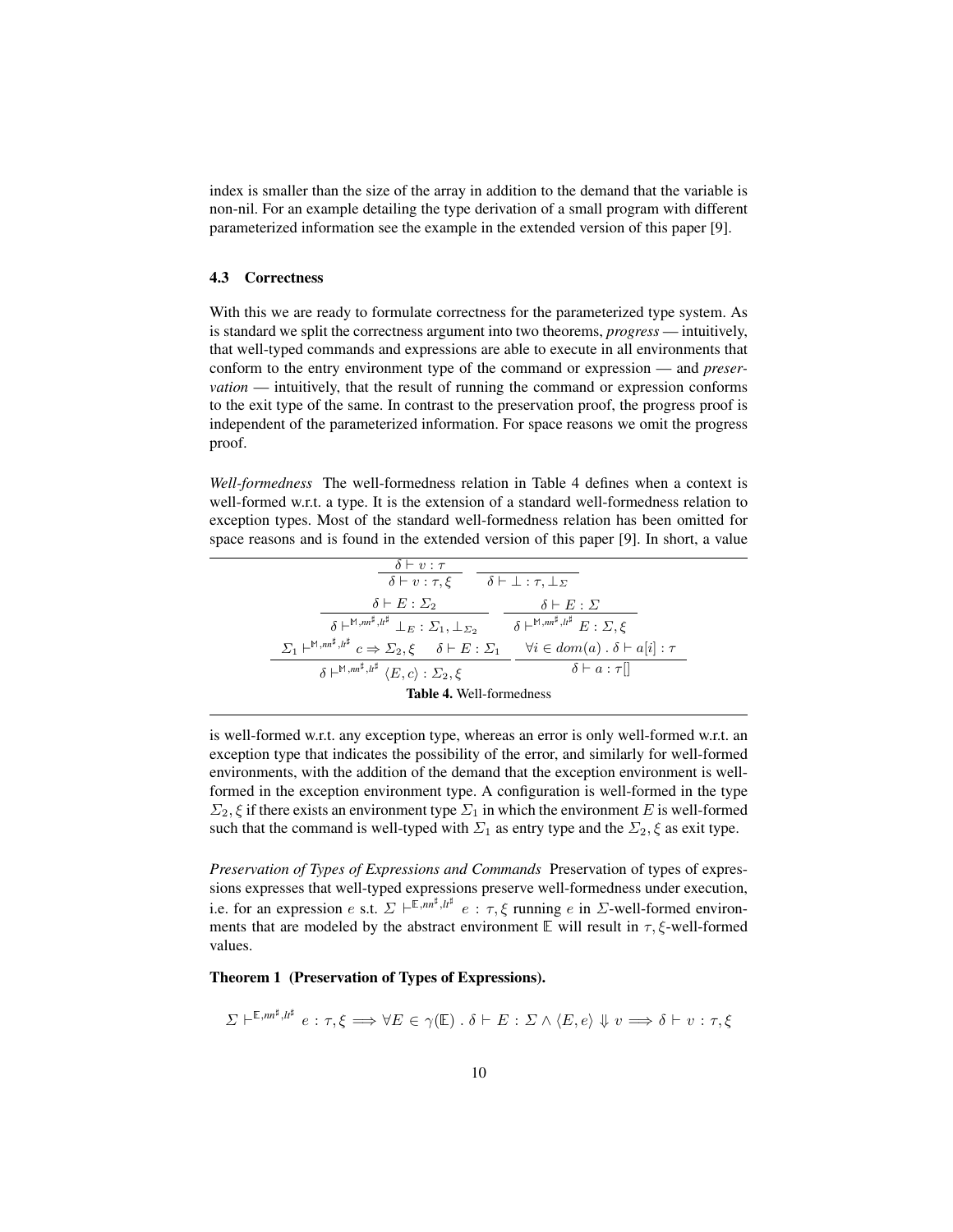*Proof.* By induction on the derivation of  $\Sigma \vdash^{\mathbb{E}, m^{\sharp}, l^{\sharp}} e : \tau, \xi$ . Intuitively, in each case, the proof proceeds by an inversion of  $\langle E, e \rangle \Downarrow v$ , which results in a number of subcases — one for each semantic rule for the expression, including the ones resulting in exceptions. However, in the cases where the type system can rule out exception it contains enough information about the execution from the use of the plugins on the abstract environment to disprove the possibility of an exception.

We exemplify the difference between a standard proof and a parameterized proof by proving the correctness for the array indexing cases, corresponding to the two type rules for array indexing — for space reasons, in the cases the antecedents of the expression type rules and semantics rules are subsets of their command counterparts the expression rules have been omitted in this version of the paper, and we refer the reader to the command type rules in order to follow the proof below.

Assume  $\Sigma \vdash^{\mathbb{E},nn^{\sharp},lt^{\sharp}} e : \tau, \xi, (2) \ E \in \gamma(\mathbb{E}), (3) \ \delta \vdash E : \Sigma \text{ and } (4) \ \langle E, e \rangle \Downarrow v.$  We must show  $\delta \vdash v : \tau, \xi$ .

- array indexing with exceptions In this case the last applied type rule in the derivation is the rule that cannot rule out exceptions, which gives (5)  $\Sigma(x) = \tau[$ ,  $\Sigma \vdash^{\mathbb{E},mn^{\sharp},ln^{\sharp}}$  $e^{\prime}: int, \xi^{\prime}, \neg (nn_{\mathbb{E}}^{\sharp}(x) \wedge -1 \text{ } li_{\mathbb{E}}^{\sharp} \text{ } e^{\prime} \wedge e^{\prime} \text{ } li_{\mathbb{E}}^{\sharp} \text{ } len(x)), \xi = \bot_{\varSigma} \text{ and that } e = x[e^{\prime}].$ Inversion of (4) gives us the following four cases.
	- 1) nil-pointer exception This case gives  $v = \perp$  from which the result  $\delta \vdash \perp$ :  $\tau$ ,  $\perp$ <sub>Σ</sub> is immediate.
	- 2)  $e$  leads to an exception Same as the case above.
	- 3) index out of bounds Same as the case above.
	- 4) successful execution Let  $E = (s, h)$ ; this case gives (6)  $s(x) = p$ ,  $h(p) =$  $(i_1, d)$ ,  $\langle E, e' \rangle \Downarrow i_2$ ,  $(7) i_2 \in [0..(i_1 - 1)]$  and  $v = d(i_2)$ . From  $(3, 5, 6)$  we get  $\delta \vdash p : \tau \parallel$ , which in turn gives  $\delta(p) \langle \tau \rangle$ , which means (8)  $\delta(p) = \tau \parallel$ , since array subtyping is invariant. Further, (3) and (8) give  $\delta \vdash h(p) : \tau |$ , which gives  $\forall i \in dom((i_1, d))$ .  $\delta \vdash (i_1, d)(i) : \tau$ . Thus, (7) gives us that  $i_2 \in dom((i_1, d))$ , from which we get the result  $\delta \vdash d(i_2) : \tau$ .
- array indexing without exceptions In this case the last applied type rule in the derivation is the rule that rules out exceptions, which gives  $\Sigma(x) = \tau[$ ,  $\Sigma \vdash^{\mathbb{E},nn^{\sharp},l^{\sharp}} e'$ :  $int, \xi$ , (5)  $nn^{\sharp}_{\mathbb{E}}(x)$ , (6) -1  $lt^{\sharp}_{\mathbb{E}}$  e', (7) e'  $lt^{\sharp}_{\mathbb{E}}$  len(x), and that  $e = x[e']$ . Again, inversion of (4) gives us the following four cases.
	- 1) nil-pointer exception This case gives (8)  $s(x) = nil$ . (1) and (5) give  $\forall E \in$  $\gamma(E)$ .  $x \in nn_E^{\diamond}$ , which together with (2) gives (9)  $\langle E, x \rangle \Downarrow nil \Longrightarrow nil \in nn$ . (8) gives  $\langle E, x \rangle \Downarrow nil$ , which together with (9) gives  $nil \in nn$  which is a contradiction.
	- 2) e leads to an exception This case gives  $\langle E, e' \rangle \Downarrow \bot$  which together with the induction hypothesis gives  $\xi = \perp_{\Sigma}$  from which the result is immediate.
	- **3) index out of bounds** This case gives  $s(x) = p$ ,  $h(p) = (i_1, d)$ ,  $\langle E, e' \rangle \Downarrow i_2$  and (8)  $i_2 \notin [0..(i_1-1)]$ . In a way similar to 1) above, we use (6) to disprove that  $i_2$  is less than 0 and (7) to disprove that  $i_2$  is greater than or equal to  $i_1$ . Together this contradicts (8) and we have reached a contradiction.
	- 4) successful execution This case is proven in the same way as case 4) in array indexing with exceptions.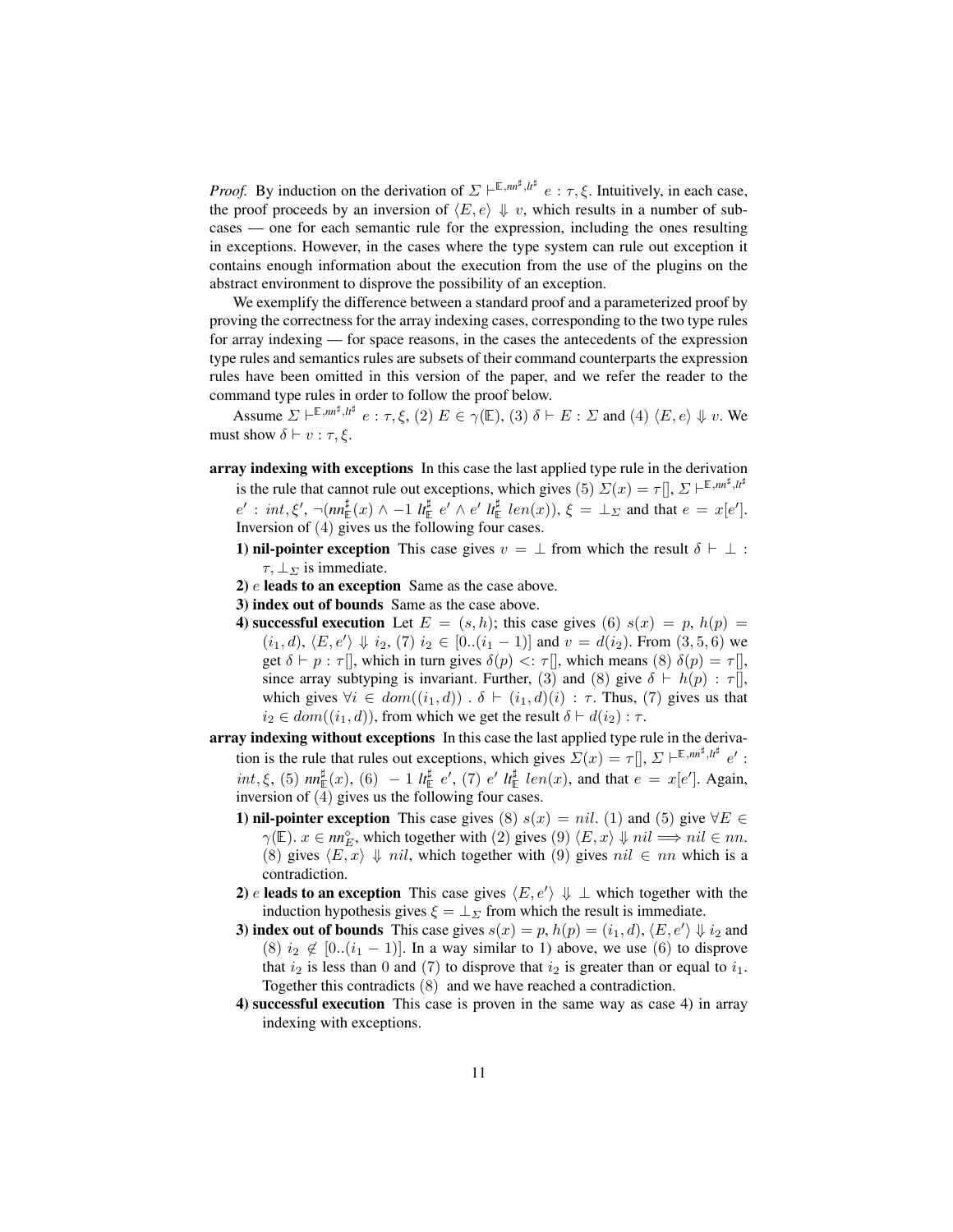Thus, as the proof of preservation of types for array indexing shows, we achieve higher precision in the exception type by using the parameterized information to disprove some cases as described in Section 3.3. As discussed, the proof for the parameterized type system is essentially identical to the original proof where there is no parameterized information, with the difference that two cases are disproved.

Given the well-formedness formulation for configurations above, preservation of types of commands can be formulated in the same way as preservation of types of expressions.

### Theorem 2 (Preservation of Types of Commands).

$$
\Sigma_1 \vdash^{\mathbb{M},nn^{\sharp},lt^{\sharp}} c \Rightarrow \Sigma_2, \xi \wedge entrysol^{\mathcal{C}}_c(\mathbb{M}) \Longrightarrow
$$
  

$$
\forall E \in \mathcal{C} \ . \ \delta_1 \vdash E : \Sigma_1 \wedge \langle E, c \rangle \rightarrow C \Longrightarrow \exists \delta_2 \ . \ \delta_2 \vdash^{\mathbb{M},nn^{\sharp},lt^{\sharp}} C : \Sigma_2, \xi
$$

*Proof.* For space reasons the proof is found in the extended version of this paper [9].

*Top-level Correctness of Commands* Let  $\langle E, c \rangle \rightarrow^n C$  be the obvious lifting of the small step evaluation to evaluation of  $n$  consecutive steps. With this we are ready to formulate the top-level correctness of commands, that well-typed commands terminate in a well-formed environment or result in well-formed configurations regardless of the number of execution steps. For convenience we let  $T$  range over terminal configurations.

### Theorem 3 (Top-level Correctness of Commands).

$$
\Sigma_1 \vdash^{\mathbb{M},nn^{\sharp},lt^{\sharp}} c_1 \Rightarrow \Sigma_2, \xi \land entrysol^{\mathcal{C}}_{c_1}(\mathbb{M}) \Longrightarrow \forall E_1 \in \mathcal{C} \ . \ \delta_1 \vdash E_1 : \Sigma_1 \Longrightarrow
$$
  

$$
\forall n. \ (\exists n' \leq n, T, \delta_2. \ \langle E_1, c_1 \rangle \rightarrow^{n'} T \land \delta_2 \vdash T : \Sigma_2, \xi) \lor
$$
  

$$
(\exists E_2, c_2, \delta_2. \ \langle E_1, c_1 \rangle \rightarrow^{n} \langle E_2, c_2 \rangle \land \delta_2 \vdash^{\mathbb{M},nn^{\sharp},lt^{\sharp}} \langle E_2, c_2 \rangle : \Sigma_2, \xi)
$$

*Proof.* For space reasons the proof is found in an extended version of this paper [9].

### 5 Related Work

The method presented in this paper combines an analysis, formulated as a type system, with a number of external analyses, computing information useful to the type system, by parameterizing the type system over the computed information.

Similar in spirit is the work by Foster, Fähndrich and Aiken [8] in which they present a framework for augmenting existing type systems with type qualifiers, e.g. const and nonnil. Our work differs from theirs in that they provide a framework to compute the qualifiers, rather than making use of them.

In [3] Chin, Markstrum and Millstein investigate a method for supporting userdefined semantic type qualifiers that are closely related to unary plugins. As above, their work is aimed at computing an analysis result, rather than modularly making use of it. In addition to reason about soundness they propose a method to automatically verify the soundness of the extension using an automatic theorem prover.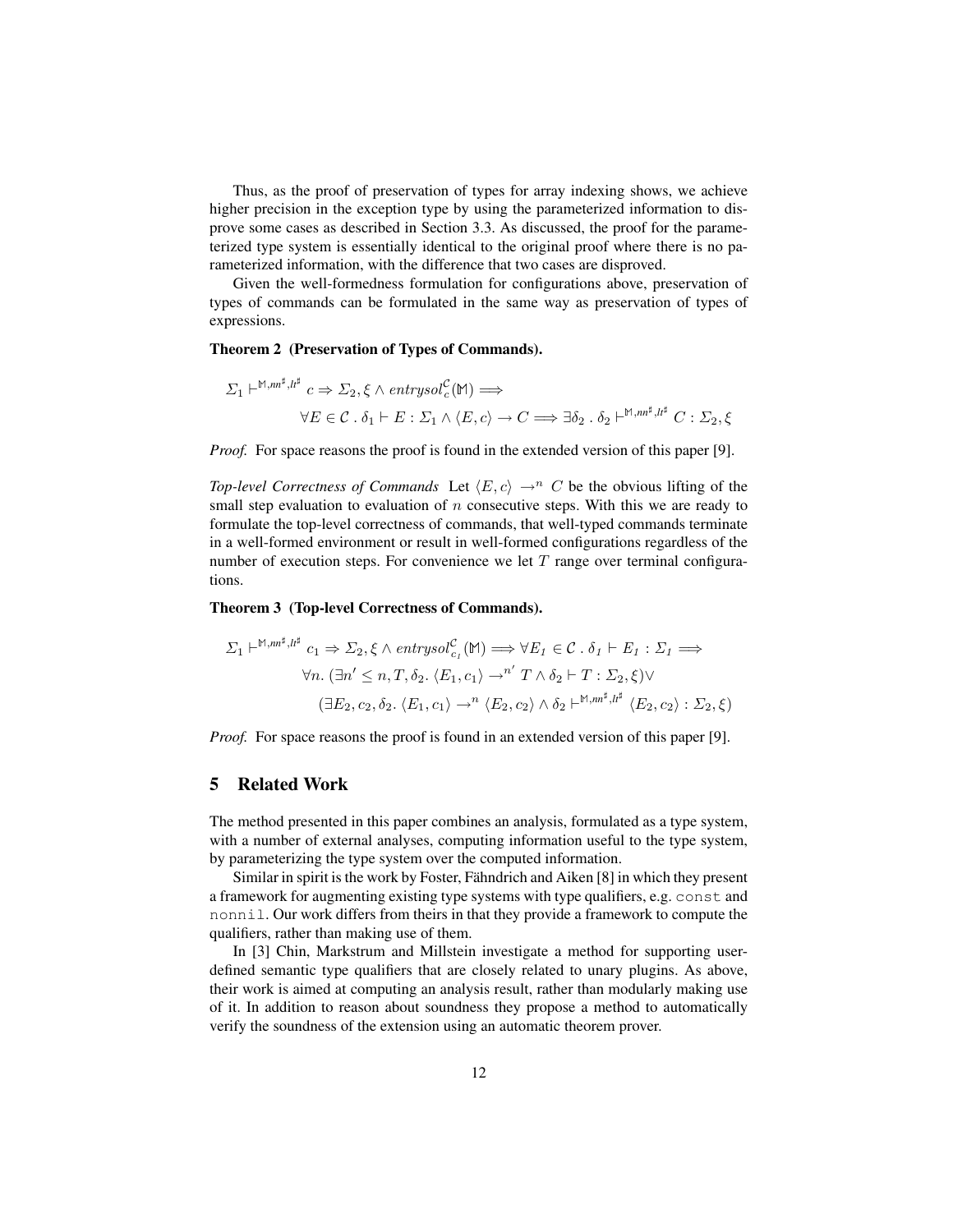Among the type systems making use of additional information are type systems that eliminate array bound checks, e.g. [16], using a decidable formulation of dependent types. It should be pointed out that even though the type checking is decidable the inference is not; nothing in our approach rules out inference. In [12] Hedin and Sands use a simplistic type based inference of nil-pointers needed to allow the use of nonsecret fields in objects pointed to by pointers with secret pointer values. We believe that the clarity, correctness proof and power of their system could benefit greatly by being reformulated in our framework.

In [6] Crary and Weirich present a type system for resource bound verification, e.g. memory usage and execution time. Their type system goes beyond the capacity of the plugins framework — time and memory usage are not values in a standard semantics. It could potentially be interesting to see to what extent the plugins model can be modified to encompass such extensions.

While this work suggests resolving type errors by using more and more elaborate parameterized analyses, Flanagan [7] suggests pushing checks that cannot be statically resolved to runtime checks, cf. type cast checks in Java. For many uses of the plugins framework, uniting the two approaches could prove beneficial — if the program cannot be statically proven correct using a different external analysis, Flanagan's method could be applied to insert a dynamic check.

With respect to other work on combining static analyses, if the analyses we want to combine are formulated as abstract interpretations, a number of techniques from the large body of work on abstract interpretation [4, 5, 11] becomes applicable. An example of such a combination is the reduced product method. Similar to our method, the combination can be done in a systematic way and correctness of the resulting analysis follows from correctness of the combined analyses.

An advantage of the abstract interpretation framework is that for partially overlapping analyses and a combination like the reduced product, the analyses will benefit from each other. Each analysis can make use of the information computed by the other analyses, which stands in contrast to our method where the external analyses cannot make direct use of the derivation of the parameterized type system.

However, an obvious restriction of the abstract interpretation framework is that all analyses must be formulated as abstract interpretations, which is not always the case. Reformulating, for example, a type based analysis into an abstract interpretation is not always easily done nor desirable, as for example indicated by the field of security where the analyses tend to be type based [15]. Our approach does not have that restriction. A type system can be combined with any external analyses that compute valid solutions. If the external analyses are formulated as abstract interpretations our method can be combined with the abstract interpretation framework to make use of, for example, reduced products.

# 6 Conclusions and Future Work

We have presented a method for parameterizing program analyses for imperative small step languages with information about the programs' execution. The appeal of the method compared to approaches where additional information about the programs' ex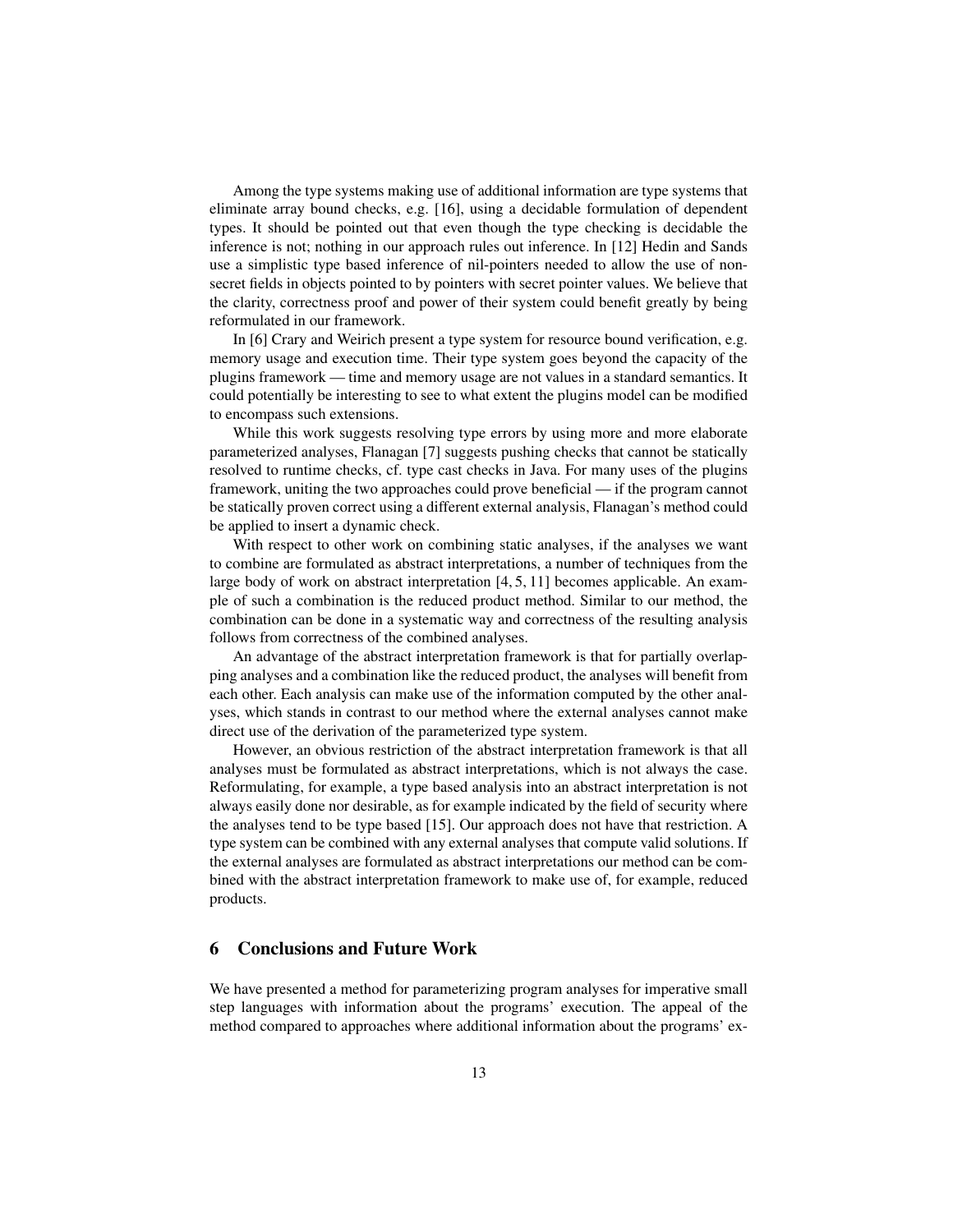ecution is provided by extending the type system with capabilities of computing the additional information, i.e. fusing the type system with another analysis, lies in that:

- The parameterization does not impose heavy changes to the type system. The rules remain relatively close to the original rules; only the use of the additional information is added to the rules where the information is used — other rules remain essentially unaffected. Comparatively, fusing an analysis modifies all rules to compute the information, in addition to the uses of the information in certain rules.
- The parameterization gives the possibility of changing the parameterized analysis with relative ease  $-$  proofs for the family of analyses<sup>2</sup>, and decision procedures with corresponding soundness proofs have to be done. Comparatively, changing the analysis for a fused type system means creating a new fused type system and correctness proof from scratch.

The method is based on the identification of a generic format for information exchange between the program analysis and the parameterized results, together with methods — the plugins — for asking specific questions about the each program parts execution environment.

To exemplify the method we have given an overview of the steps involved in parameterizing an existing type system, including the changes to the type system itself, but also the changes to the correctness proof of the type system. A corner stone in this work is the attempt to make the correctness proof a natural part of the parameterization process so that the proof burden for each parameterization is relatively low.

A drawback is that the resulting system may no longer be compositional; e.g. a compositional type system becomes non-compositional if the parameterized information is not compositional. Another restriction is that the parameterization is one-way only; there is no back propagation of type information that could have been used by the parameterized analysis.

*Future Work* The motivation for this work grew out of a perceived need to increase the precision of type based analyses of secure information flow. For this reason a natural continuation of this work is to apply the method to an information flow type system.

In addition to this, an implementation of the parameterized type system of this paper would be valuable to asses the practicality of the approach. Of particular interest would be to implement a staged type system, where the reason for a type failure is analyzed and given as feedback to the next stage. The benefit of doing this is apparent in cases where the abstract environment map is a combination of the result of a number of external analyses. One way to view a set of increasingly precise external analyses is as a matrix with one dimension for each type of analysis and plugin property. In the general setting where a parameterized type system uses multiple external analyses the external analyses build up a multi-dimensional matrix where each point corresponds to a particular instantiation of the type system.

<sup>&</sup>lt;sup>2</sup> The proof only has to be done once for each family, and typically includes a way of converting the analysis information provided by the family to the format of the parameterization.